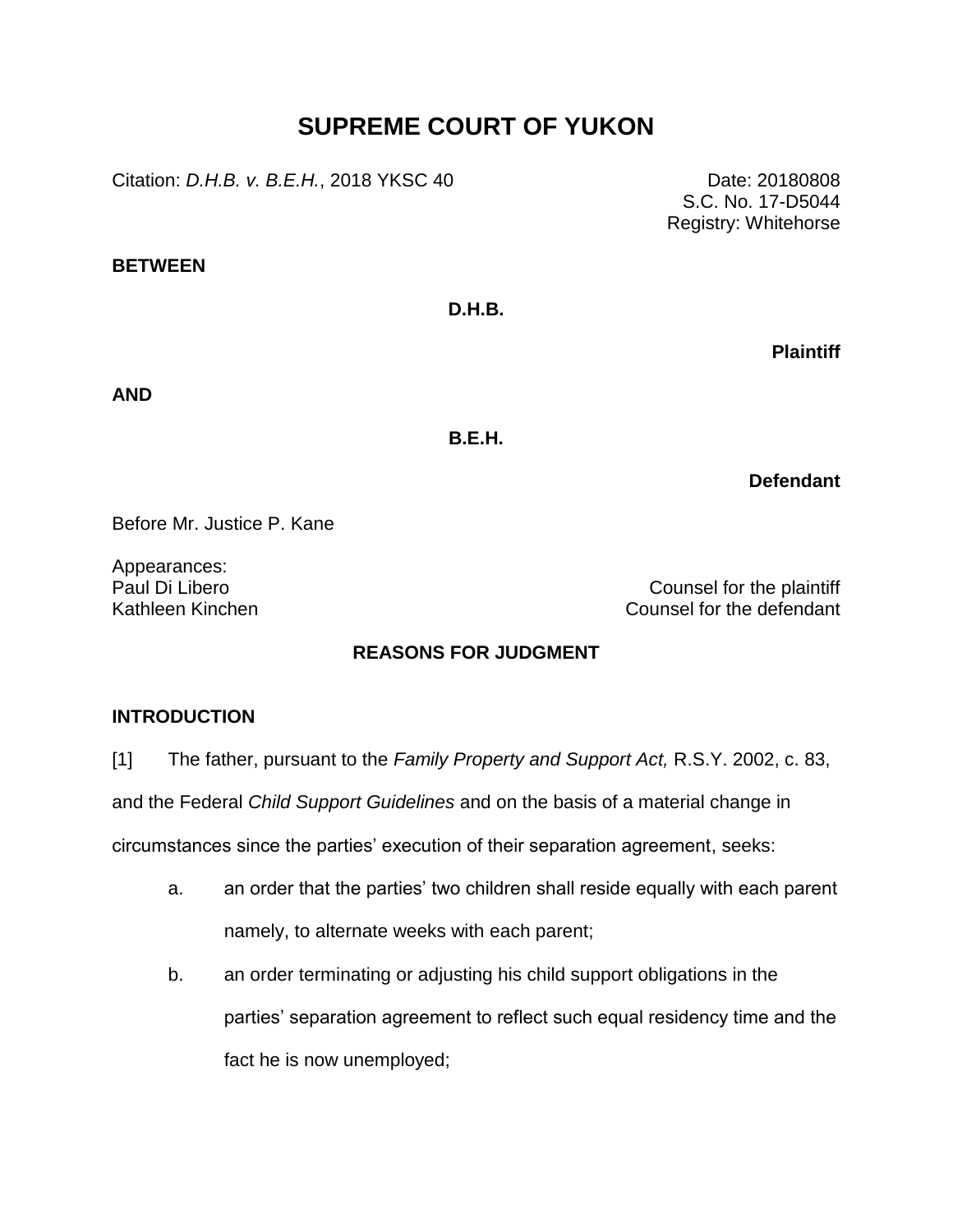- c. an order cancelling his arrears of child support since January 2018, including the arrears claimed for s. 7 extraordinary expenses; and
- d. an order that future special and extraordinary expenses shall require the prior agreement of both parties, which agreement must not be unreasonably withheld.

# **BACKGROUND**

[2] The parties married in October 2009. They separated on April 26, 2017, at which time they lived in Whitehorse. Their son and daughter are currently 8 and 7 years of age.

[3] On October 7, 2017, the parties executed a separation agreement and a coparenting agreement. The father waived his right and opportunity to consult with legal counsel prior to signing those agreements.

[4] The separation agreement provides that:

- a. the parties recognize the importance of joint decision-making regarding the children;
- b. the mother is to have primary day-to-day care and control of the children while the father shall have reasonable access, upon reasonable notice, for reasonable times, including a minimum of 4 evenings and 2 overnights per non-work periods during on-shift rotations and no less than that during his non-work periods;
- c. the parties acknowledge that the matters of custody and access are always open to review in a court of law and that if there has been a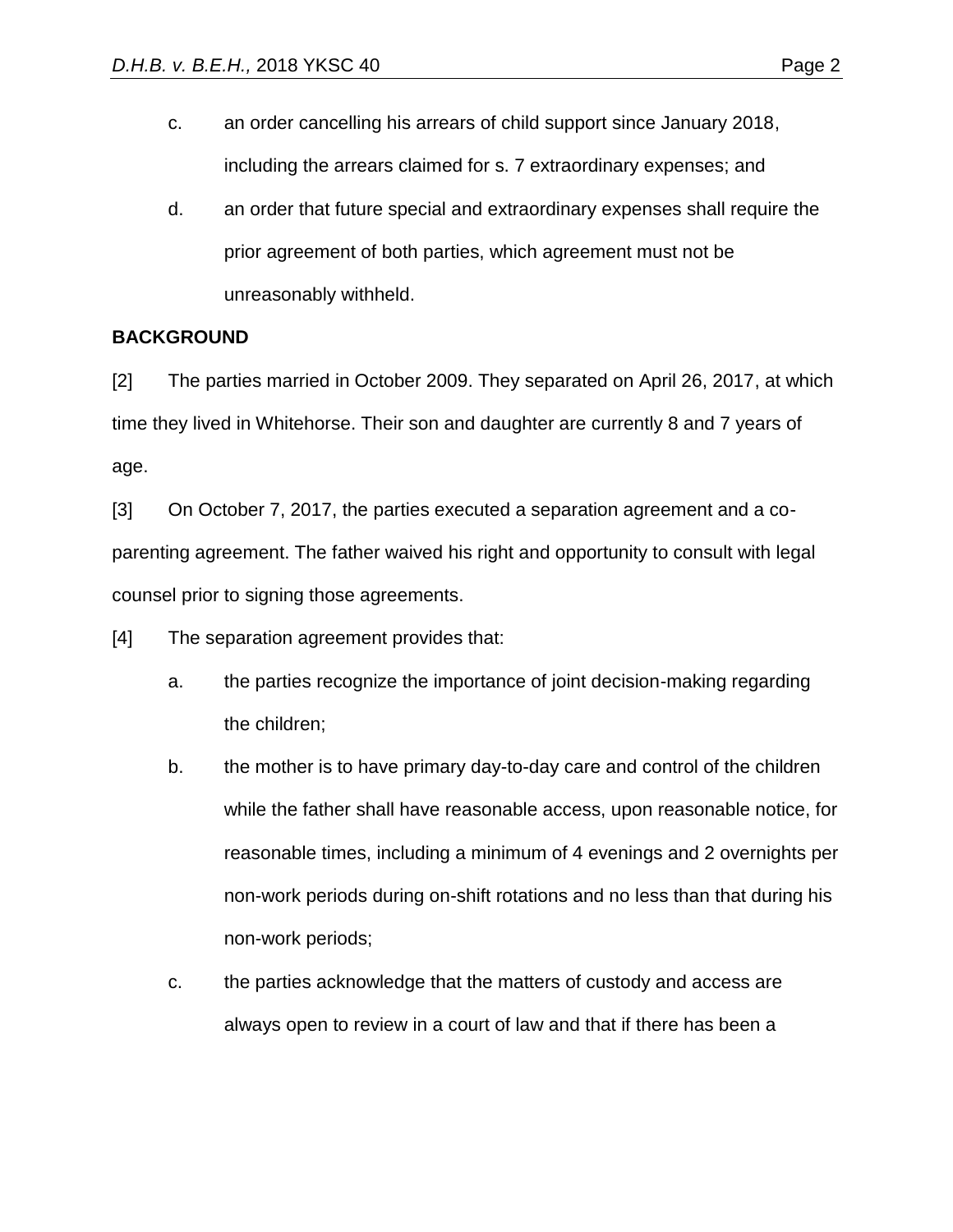significant change in circumstances, it may be in the best interests of the children for custody or access to be varied or changed;

- d. the father based on his 2016 annual income of \$35,325, agreed to pay the mother \$518 monthly child support and his then 38% share of receipt evidenced extraordinary or special expenses including daycare cost; and
- e. the parties acknowledge that child support was always open to review by the court and should there be a significant change of circumstances, it may be in the best interests of the children for the child support provisions therein to be varied.
- [5] The co-parenting agreement provides that:
	- a. the children shall reside primarily in the mother's home however this may change with work situations and as the children get older;
	- b. the residence for the children will be within the catchment district of their then current school in Whitehorse, Yukon, unless both parents agreed to change the children's school;
	- c. the father shall have access to the children at any time upon providing adequate notice as well as work-related absences related to the mother's employment;
	- d. the parties shall jointly make major parenting decisions;
	- e. the parties recognize the importance of the children seeing both parents as often as possible. The importance of that major factor shall be considered when choosing the place of residence. If one parent moves away from Whitehorse, the children's place of residence and time with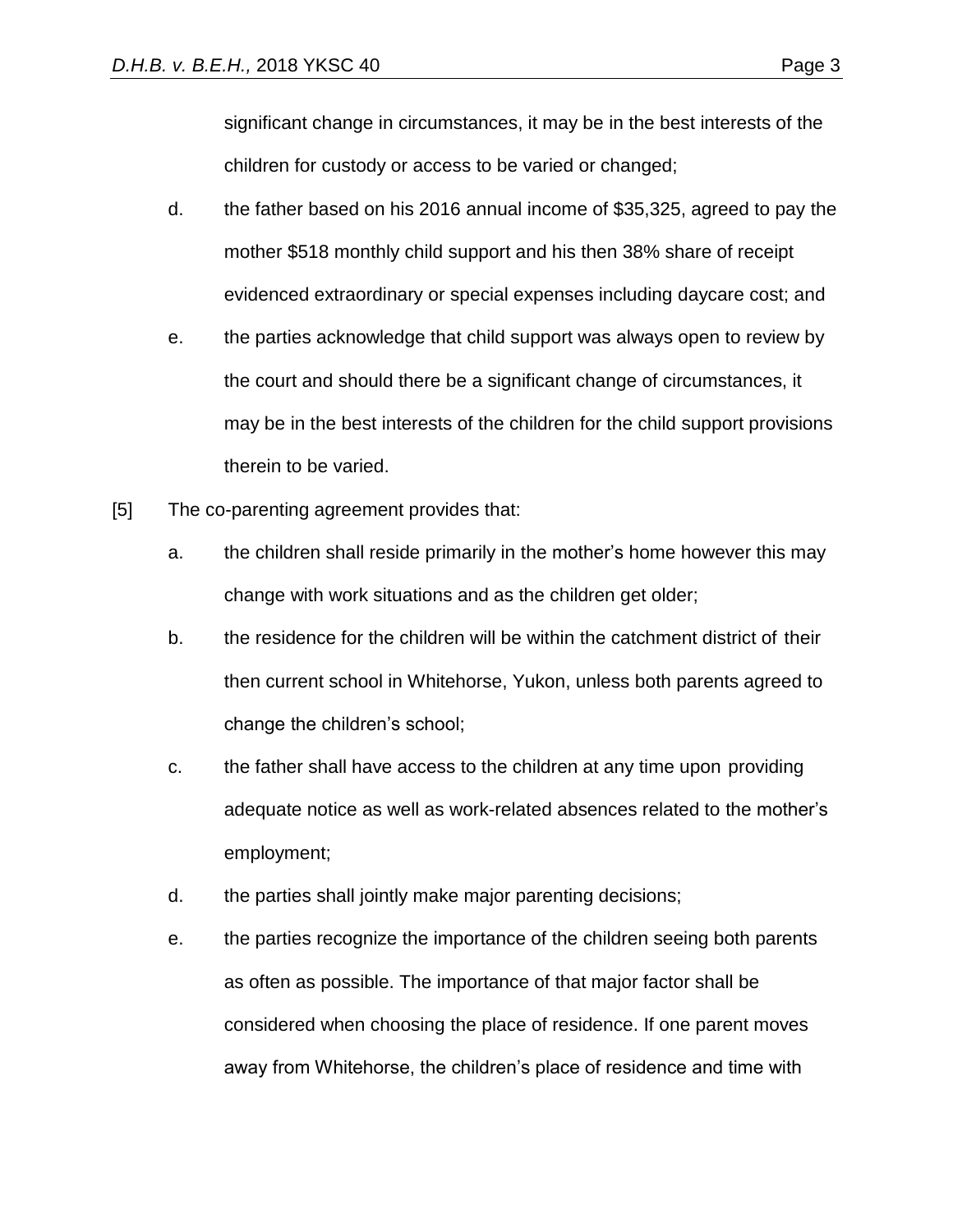each parent will be discussed and jointly decided, failing which the services of a co-parenting advisor, then lawyers and finally the court shall be engaged to determine the issue.

[6] The primary residence, care and control of the children was with the mother pursuant to the above agreements entered into 9 months ago, which the father now seeks to change. He alleges he never would have agreed to the above terms had he then been unemployed and able to remain unemployed due to the current financial support of his new partner.

[7] The father started seeing his new partner shortly after the separation of the parties in April 2017. In December 2017, he began living with this new partner in her home in Carcross where his partner owns and operates a business. His new partner has a 7-year-old daughter who resides with her. It is stated they intend to marry in the future.

[8] The father was employed as a helicopter pilot since at least 2008 with several employers working out of Yellowknife, Fort McMurray, Haines Junction and then Whitehorse. This employment involved long hours, frequent absences from home and rotational work schedules such as 4 weeks on-call followed by 2 weeks off.

[9] The father was diagnosed with cancer in 2012, took some time off work but then returned to work as a pilot in 2014. The mother indicates the cancer treatments ended in March 2013 and that the father simply chose not to go back to work until 2014.

[10] The father in 2016 took one year off work to consider and find non-pilot employment. He commenced such new employment during 2016 but was only employed during the period of probation. The mother states the father did not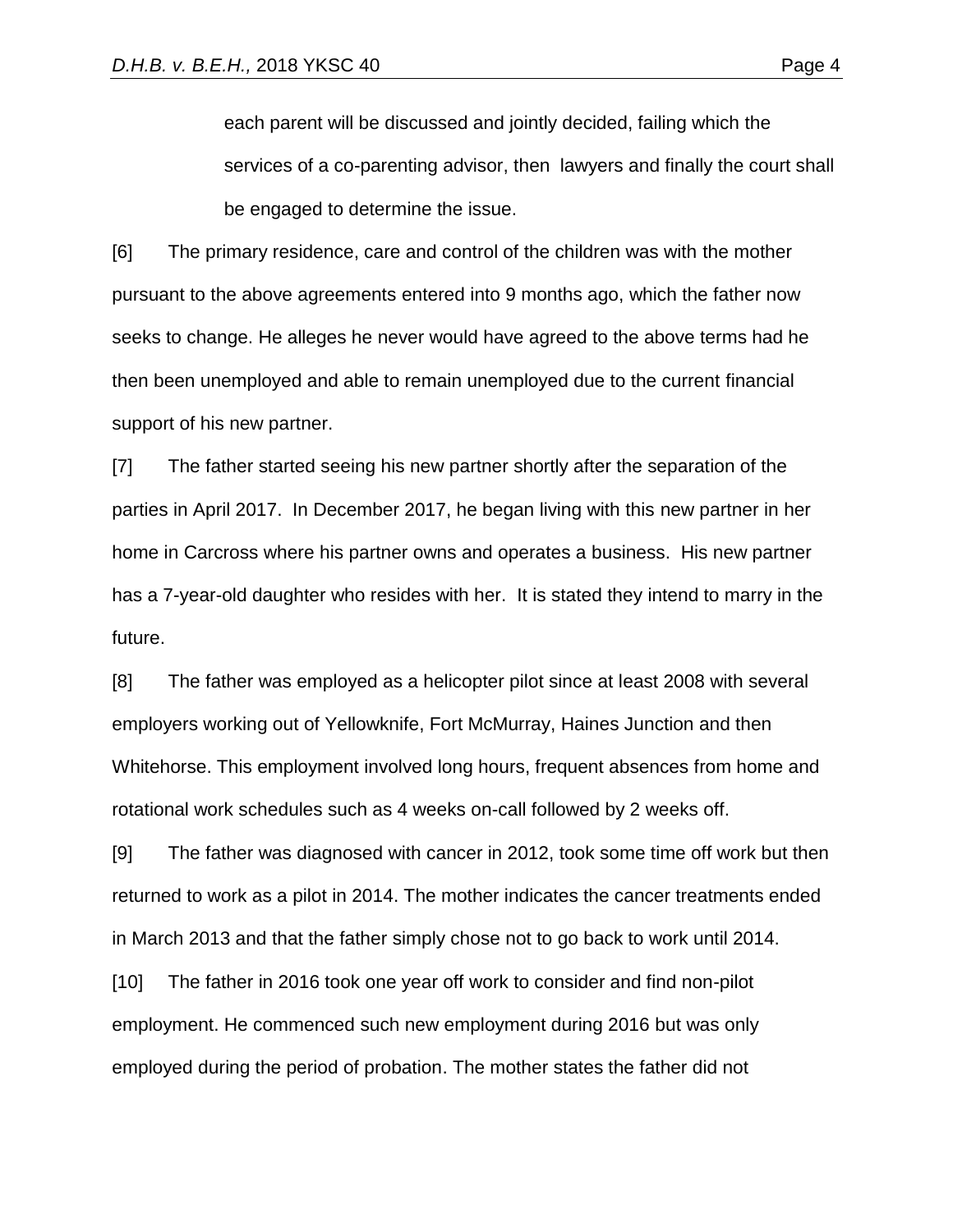successfully complete the probation period of this new employment and then did little to find other employment.

[11] During his time off work in 2014 and 2016, it is not disputed that the father actively participated in family related tasks and was involved with his children.

[12] The father obtained new employment as a helicopter pilot in May 2017. He subsequently ruptured his eardrum and lost this employment in December 2017. He has been unemployed since December 2017 which is the month he moved to and began living in Carcross with his new partner. There is no evidence he tried to find new employment in the past six months. The father and his partner's affidavit state that they prefer he remain unemployed and at home for the foreseeable future.

[13] The father unilaterally ceased paying child support and his 38% share of after school child care costs in December 2017 based on his loss of employment. He announced his unwillingness to contribute towards the cost of upcoming 2018 summer camps for the children on the basis of his lack of income and his willingness that the children are welcome to reside with him during the weeks they would otherwise attend such camps.

# **POSITION OF THE PARTIES**

[14] There is conflicting evidence whether the father intends to resume working as a helicopter pilot in the future, seek alternative employment or remain unemployed at home for the "foreseeable future" while providing care and support for his children when they are with him and for the 7-year-old daughter of his new partner.

[15] The father's physician signed a note indicating he be off work for medical reasons between January 5 and May 31, 2018. Subsequent medical testing and opinion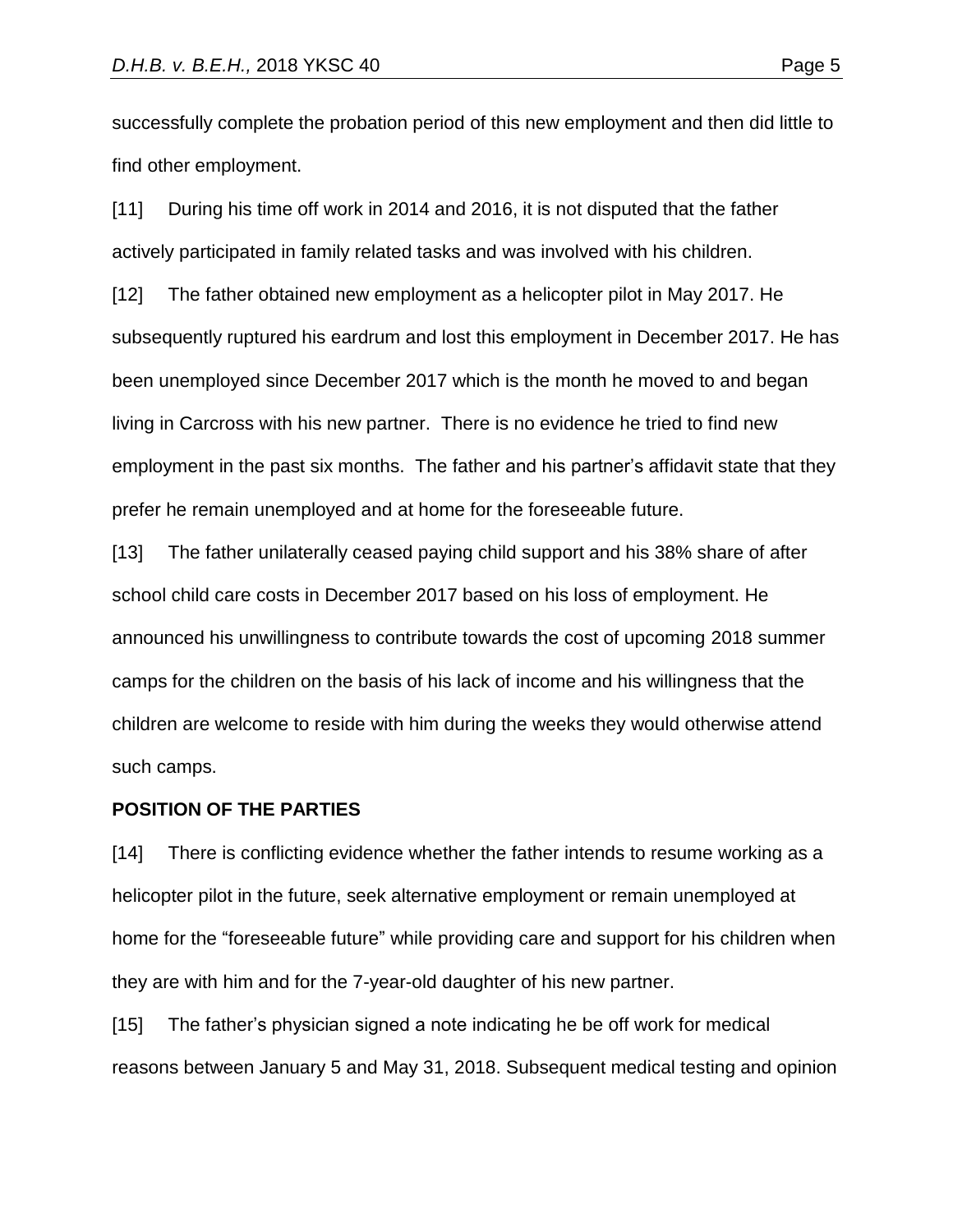for which further medical examination is scheduled. The medical reports filed note the ongoing testing as to this hearing and balance issue and the patient's employment as a helicopter pilot. Helicopter pilot employment is irrelevant to hearing and balance issues unless:

- a. the father hopes to resume that form of employment; and/ or
- b. remaining at home and unemployed "for the foreseeable future" is only a short term plan.
- [16] The father in his April 9, 2018 affidavit states:
	- a. that he had an April 9, 2018 appointment with his aviation doctor to get a medical assessment and opinion "on when I could return to work as a pilot";
	- b. due to the recent developments in his relationship with his new partner, he "may not be returning to work as a helicopter pilot";
	- c. he and his partner have decided that it would be best if he stayed at home "for now" to care for his partner's daughter while his partner is at work, which arrangement is working well in providing care and a stable home environment for his partner's daughter and he and his partner can both see him continuing to remain at home "for the foreseeable future"; and
	- d. the risk associated with flying helicopters and the associated absences from home that employment requires detracts from his parenting availability and impairs the relationship with his partner, as it did in the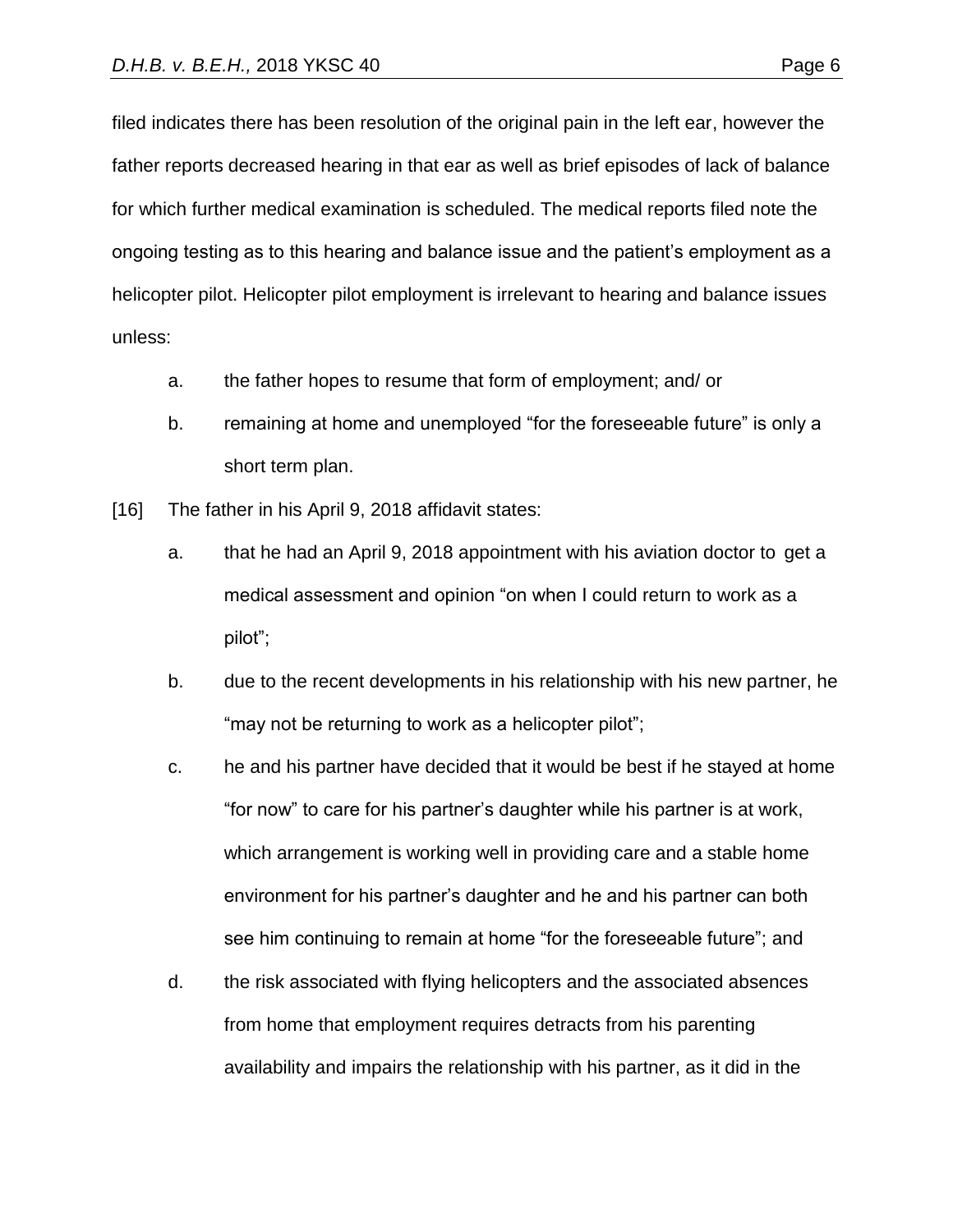past. That leads him to conclude that he is not willing to take those "risks again anytime soon".

[17] The father's partner favours him not resuming employment as a helicopter pilot. She supports his current status of staying at home and the care he provides for her daughter and his children.

[18] The father relies upon post separation agreement changes in circumstances in seeking termination of child support and week-about residence of his children with him, namely:

a. his current unemployment and lack of income; and

b. his move to and current residence in another community.

[19] He acknowledged during argument he may be forced to seek employment if now ordered to pay child support. The time demands associated with the resumption of employment, including as a helicopter pilot, would likely impair his availability and therefore ability to drive the children daily to and from Whitehorse every second week. [20] To their credit, each party acknowledges the other is a good, loving and caring parent of their children. The mother acknowledges she would agree that the children reside one week with each party if the father currently lived in Whitehorse and not some distance away in another community.

[21] The mother opposes alternating weekly residence for the children because:

a. that would require the children travelling approximately 110 minutes or almost 2 hours per day during the school year, which requires that they wake up at approximately 6:30 rather than 7 a.m.;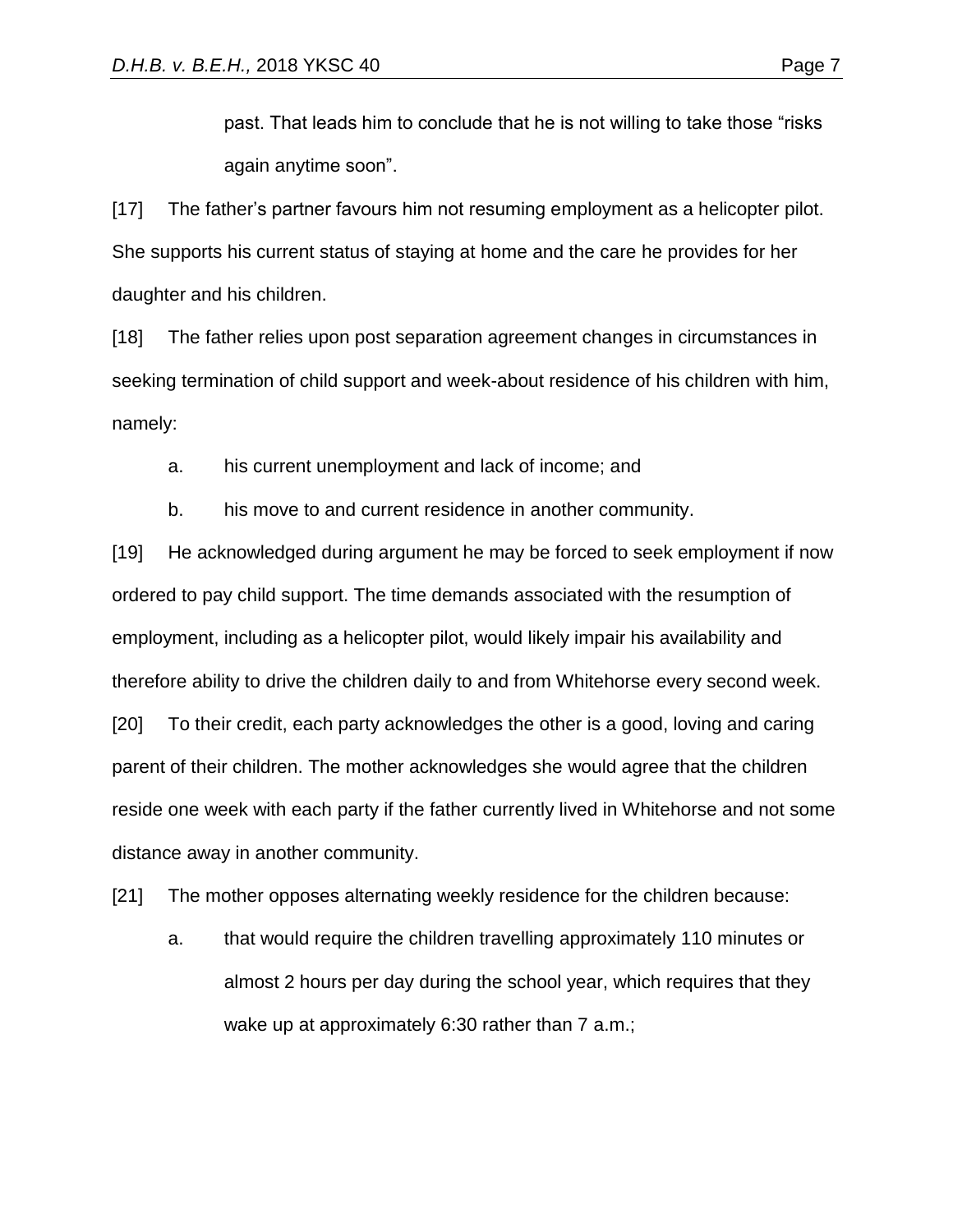- b. such driving exposes the children to risk of accident, particularly during the extended and challenging winter season;
- c. it would interfere with normal child related afternoon and weekend programs, activities and time with their friends in Whitehorse; and
- d. the three-bedroom home of the father and his partner has her son and daughter sharing one bedroom or sleeping outside a bedroom elsewhere in the home.

[22] The mother in opposing the children residing alternate weeks with each parent proposes that:

- a. the children reside with each parent on alternating weeks during the summer school vacation, Christmas school break and spring school break;
- b. otherwise reside with their father every 2nd weekend from Thursday after school, instead of Friday, until commencement of school on Monday morning;
- c. plus such other times as the parties agree including her work-related travel absences;
- d. the father is not entitled to unilaterally opt out of his obligation to pay child support by electing to not seek employment and remain at home;
- e. the father has not proven his prior health related issues prevent him from obtaining employment; and
- f. the Court should impute \$35,000 income to the father, which is at a lower level and comparable to his 2016 annual income of \$35,325.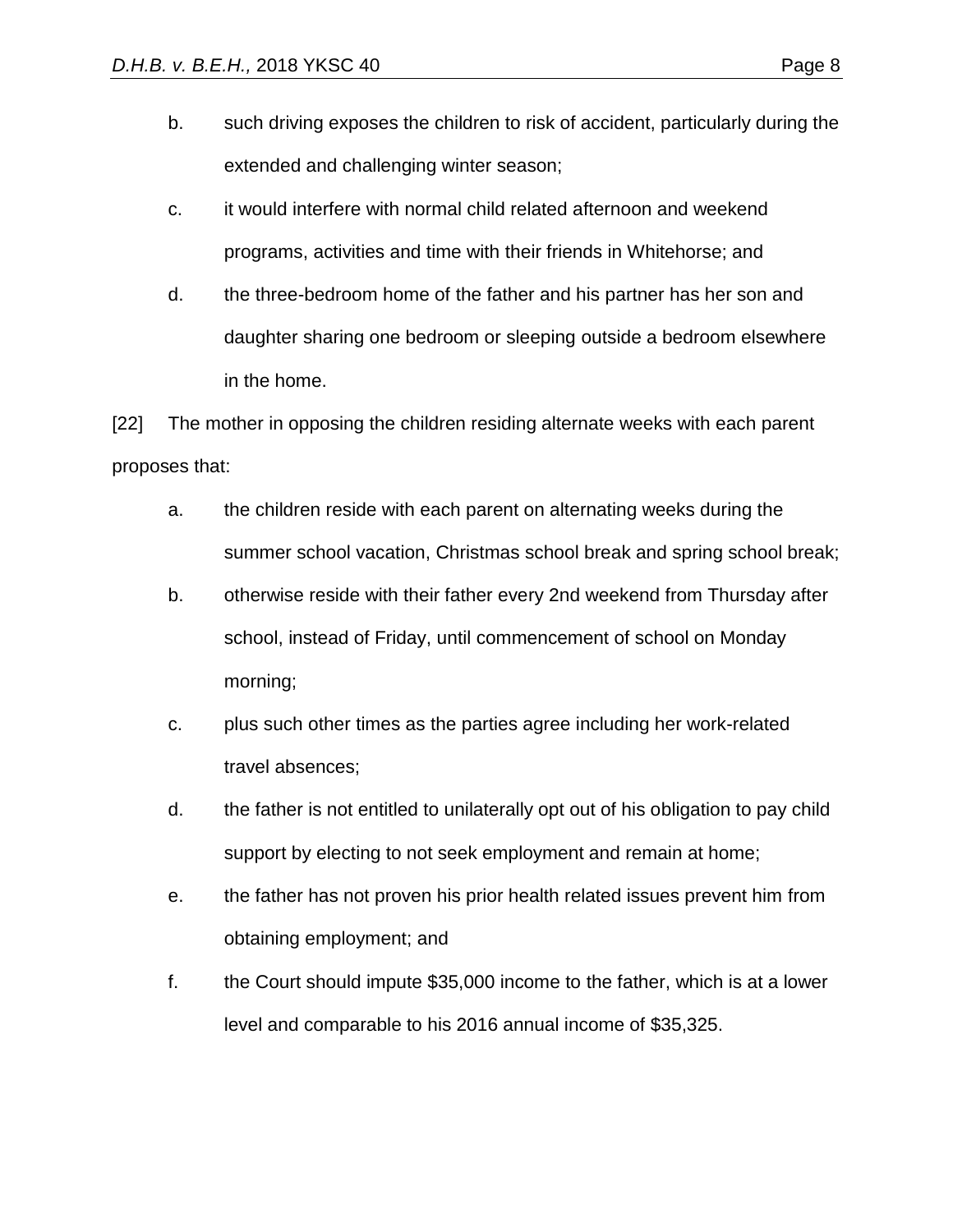## **ANALYSIS**

#### **Child Support**

[23] The father alleges the children have resided with him more than 40% of the time thus engaging s. 9 of the Federal *Guidelines* which, in the case of shared custody, provides that the determination of the amount of child support must take into consideration the *Guideline* amount of child support payable by each parent.

[24] Many parents in Canada may prefer to not work and to be at home and care for the children at lunch hour and after school. That option is not available to many parents, including the mother.

[25] Unemployment for the "foreseeable future" is currently the father's preference, which his partner supports as he, during her extended working hours, cares for her daughter. The financial support provided by his partner permits him his current unemployed status which he wishes to continue for the "foreseeable future", but may become impossible to continue if the Court orders him to pay full child support.

[26] Financial support of young dependent children is not optional.

#### **Equal Residency**

[27] The father submits the children have resided with him for more than 40% of the time and over 50% in some months since December 2017.

[28] Including holiday periods such as Christmas, March break and Easter when the children are not travelling daily to attend school in Whitehorse, the children have spent considerable time residing with their father, including in-school periods when their mother is away for work-related business.

[29] The calendar evidence indicates the children resided over night with their father:

a. 13 nights in December 2017;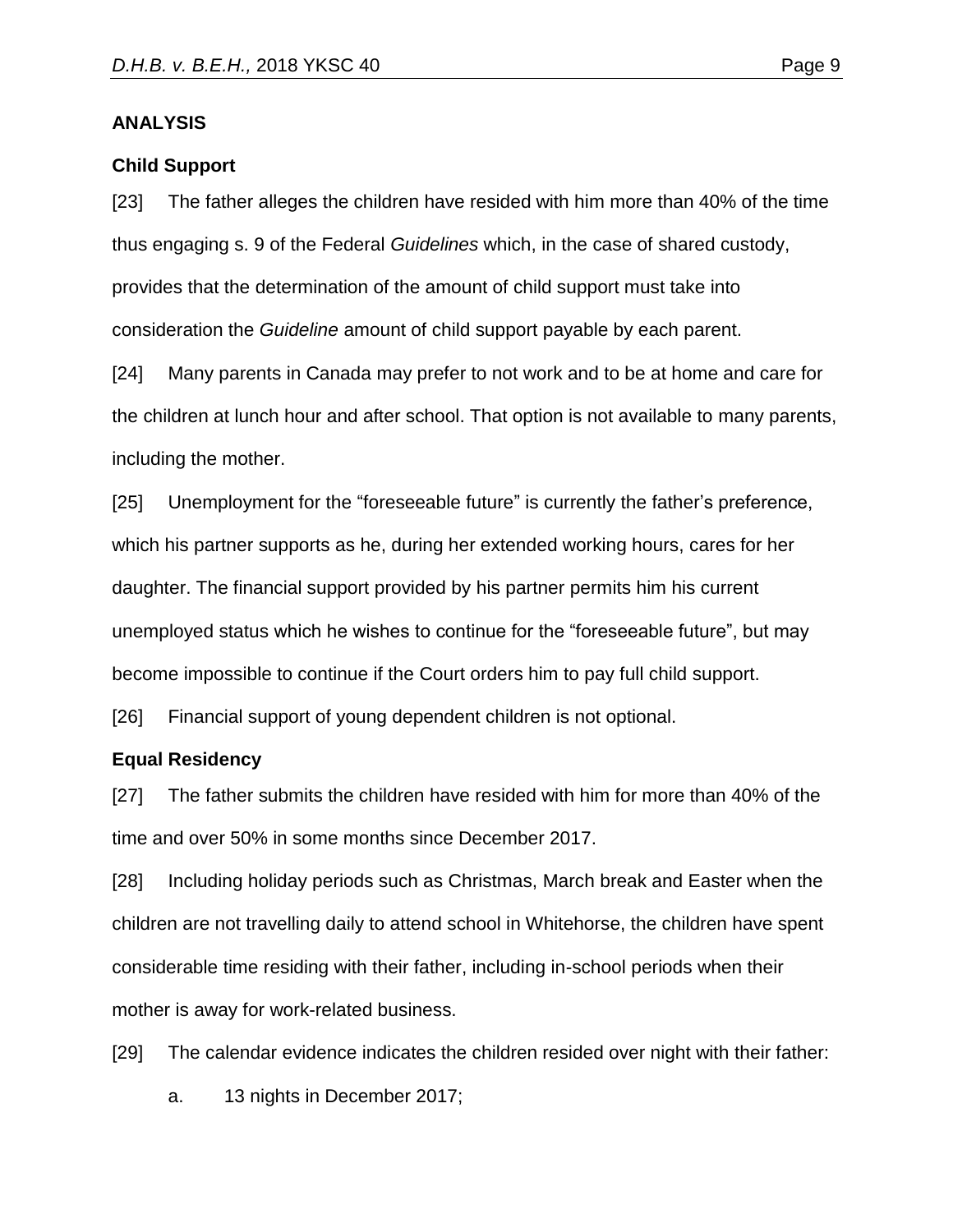b. 18 nights, including 2 weeks, in January 2018;

- c. 11 nights in February 2018;
- d. 14 nights, including 2 weeks, in March 2018;
- e. 11 nights including one week in April 2018;
- f. 10 nights, including one week, in May 2018; and
- g. 15 nights including 2 weeks in June, 2018.

which represents 43.8% of overnights during the most recent seven month period during which the father was intentionally unemployed.

[30] The father relies upon *Geddert v. Geddert*, 2004 BCSC 564, paras. 6, 25, 26 and *C.J.C. v. M.D.C*., 2016 BCSC 472, paras. 4, 22 and 29. *Geddert* involved a parent's relocation which necessitated the 11, 14 and 16-year-old children travelling 96 km per day to and from school. *C.J.C*. involved an 11 and 13-year-old travelling 1.5 hours in mid and lower British Columbia.

[31] The court found no change of circumstance in *Geddert* and no relocation in *C.J.C*.

[32] *Geddert* and *C.J.C*. are distinguishable from the present case as:

- a. the parties' separation agreement in both of those cases provided for joint custody with the children residing an equal amount of time with each parent;
- b. the older age of those children compared to this 7 and 8 year old; and
- c. the much milder winter climate where those parties resided.

[33] Given:

a. the recent date of the separation and cohabitation agreement;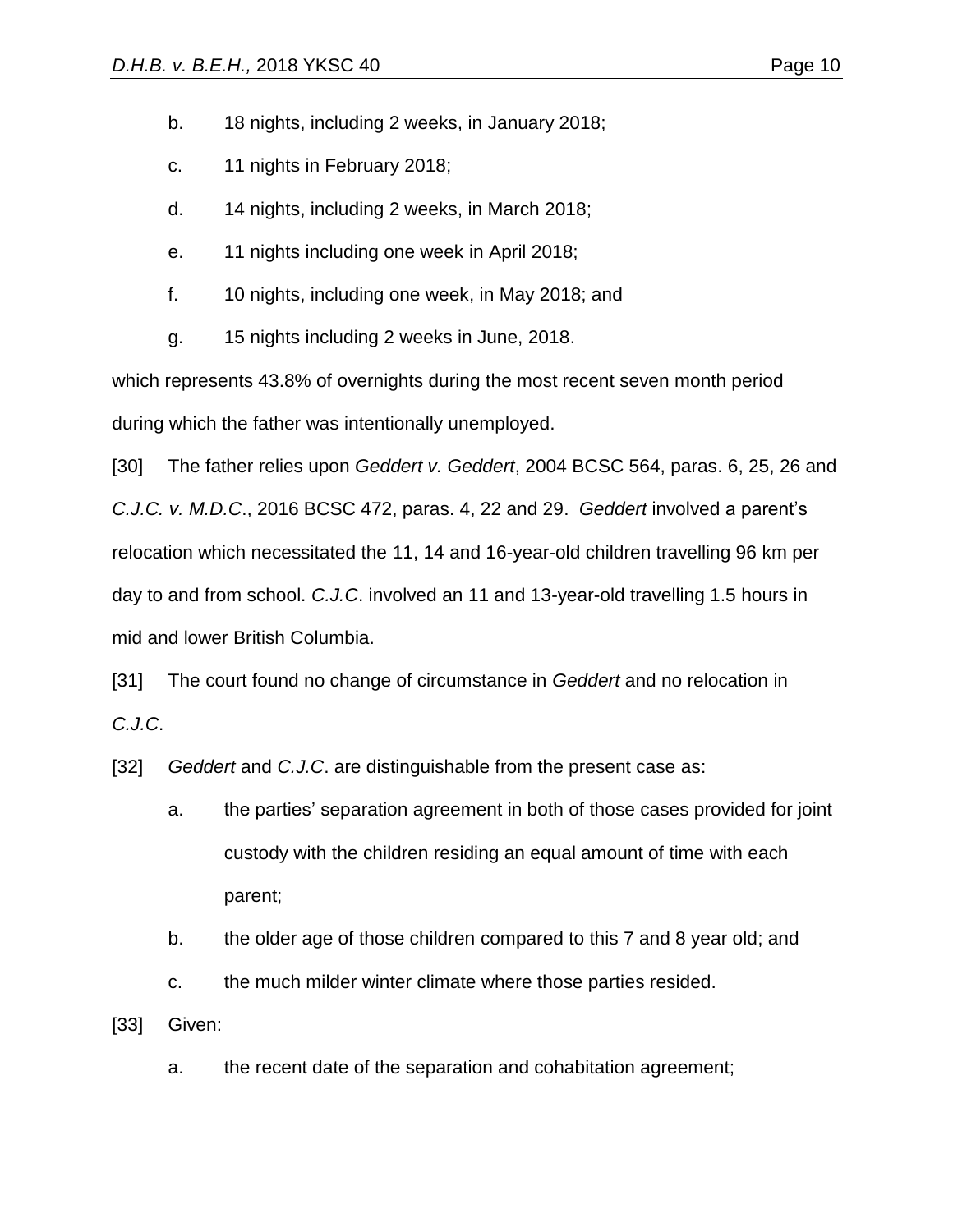- b. the conflicting evidence as to how long this decision to be unemployed "for the near future" will continue;
- c. the younger age of these children;
- d. the two-hour daily highway driving particularly during the lengthy Yukon winter conditions; and
- e. the children's extracurricular programs now and in the future will be interrupted or prevented by their absence every second week;

leads the Court to conclude that the best interests of the children presently is that they continue to have their primary residence with their mother in Whitehorse.

[34] This conclusion is reinforced given the decision herein that the father pay off-set child support and his proportionate share of s. 7 expenses commencing August 1, 2018. That determination as he states may require he obtain employment. Such employment may impair his ability to commute twice daily to Whitehorse during the school year should the children reside with him every second week. The children require stability and should not be subjected to a changed regime of alternating weeks with each parent, only to have that reversed should that become problematic as a result of the father's new employment demands.

[35] The children shall reside with their father, who is responsible for their transportation from and to Whitehorse:

a. every second week during the academic year from after school on Wednesday until their return to school the following Monday morning, plus any statutory holiday on that Thursday or Monday;

b. for 7 days every 2<sup>nd</sup> week during the school summer holidays; and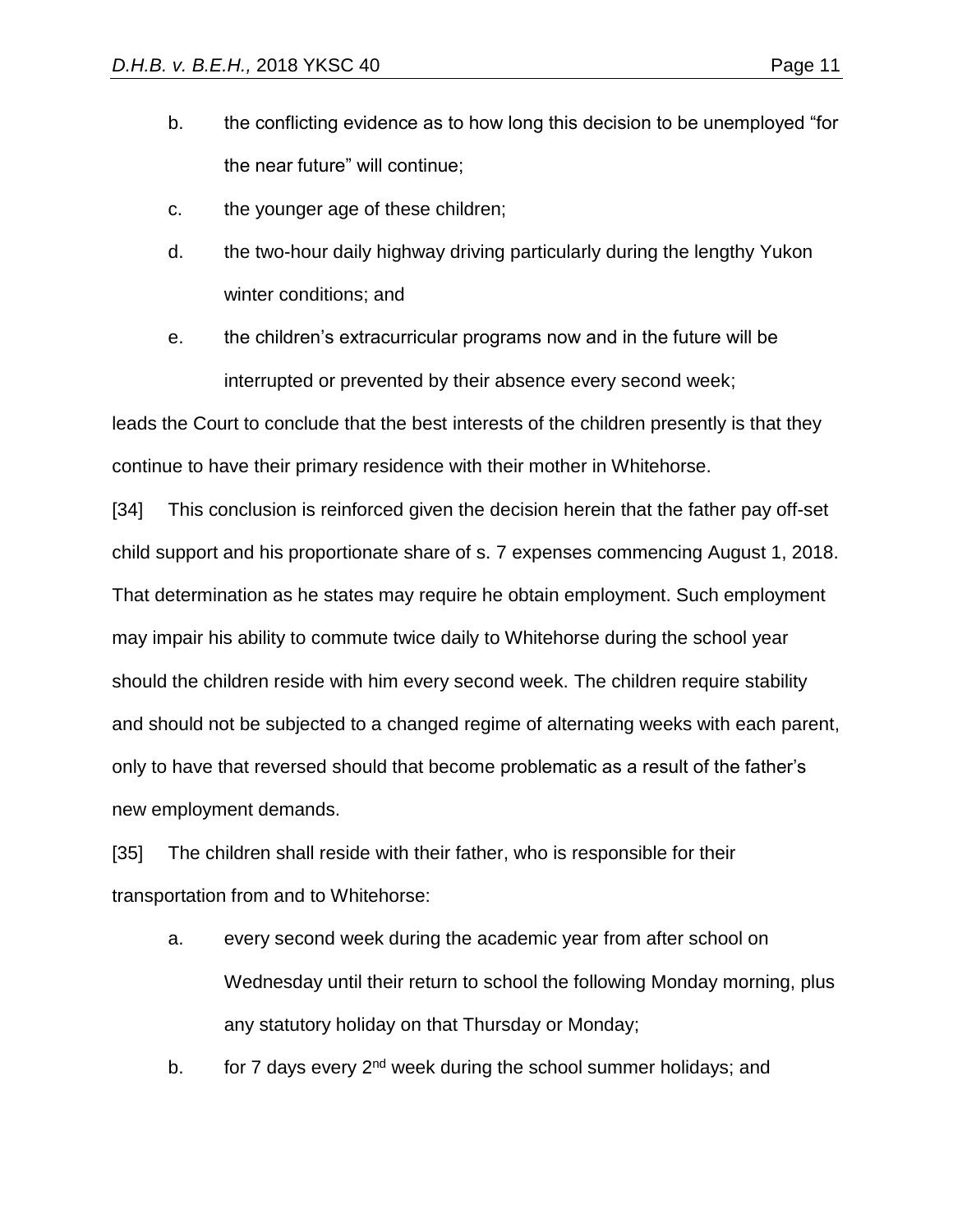c. one half of school vacation periods at Christmas, Easter, March break etc.

# **Off-Set Child Support**

[36] In seeking equal alternate weeks with his children and in his reliance upon s. 9(a) of the *Guideline* that the Court in determining child support should off-set the amount of child support payable by each parent, the father submits he should have no child support obligation.

[37] The s. 9 *Child Support Guideline* requirement that the Court consider the table amount of support for each parent in determining the amount of child support is conditional upon the spouse exercising a right of access of not less than 40% of the time over the course of a year. The father's quantity of access with his children between separation in April and December 2017 is not in evidence. His employment as a helicopter pilot during that period would have limited his access time with his children. [38] In short, the Court is unable to determine the quantity of access the father has had during the past year. In the result, this application on that basis is premature: *A.C.M.-L. v J.B.L*., 2017 Y.K.S.C. 5, paras. 12, 13 and 21 and *Maultsaid v. Blair*, 2009 BCCA 102, paras. 25 and 30.

[39] The father in addition relies upon there being a material change of circumstances in support of his request to terminate or reduce his child support obligation namely, his current unemployment and his move to Carcross.

[40] A material change of circumstance consists of something which, had it been known, would likely have resulted in different custody and access terms than those agreed to as contained in the separation agreement: *Willick v Willick*, [1994] 3 SCR 670 at 678.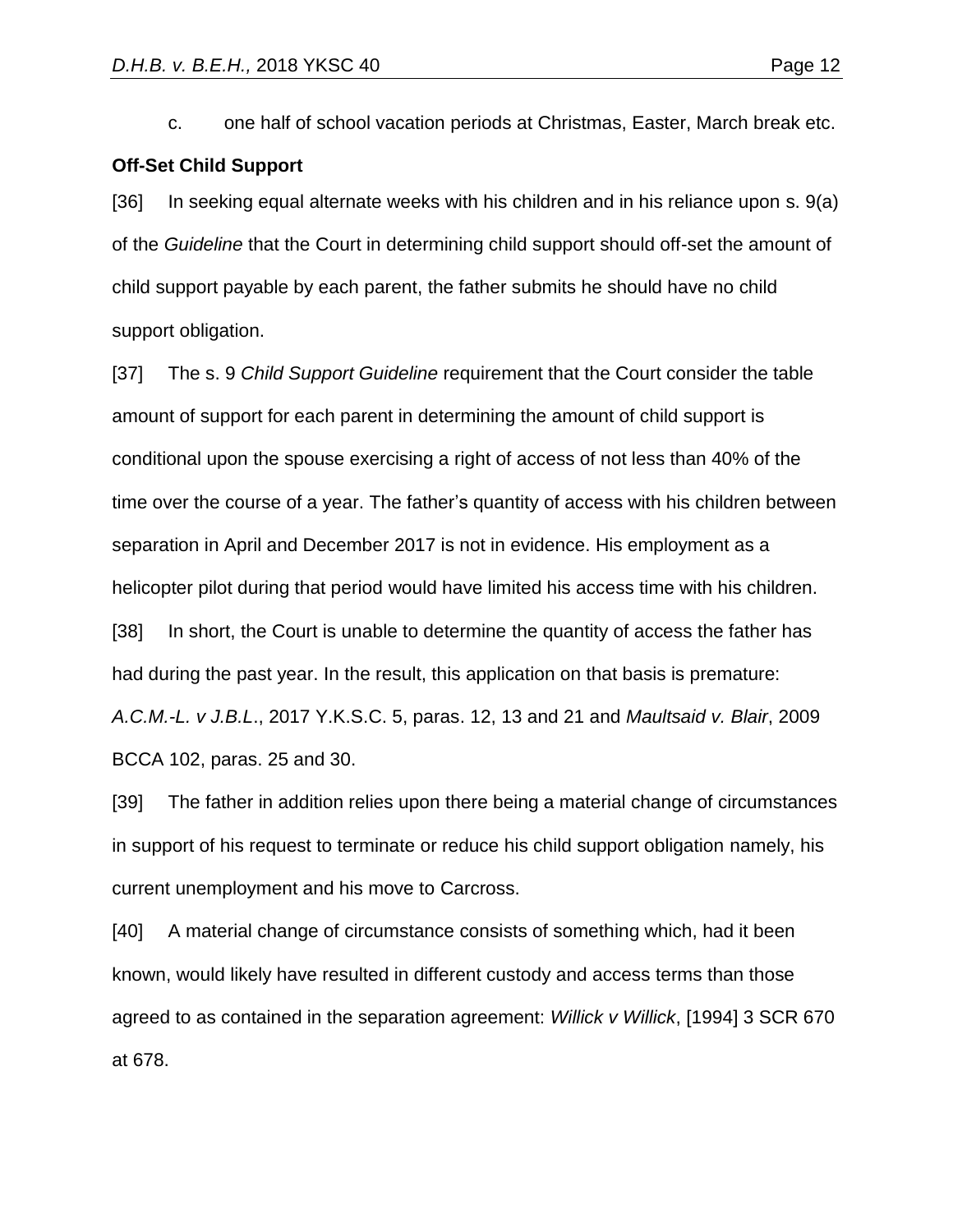[41] The parties agree that the father's December 2017 loss of employment and his current residency constitute material changes of circumstances permitting the Court, if appropriate, to vary the terms of their separation agreement as to when the children will reside with each parent and as to child support.

[42] The Court agrees there has been a material change in circumstances pursuant to s. 14 (a) of the Federal *Guidelines* since the October 2017 separation agreement was entered into.

[43] The changed circumstances of moving to Carcross and not seeking employment during the last 6 months are however elections made by the father. The issue is not that he medically cannot as yet return to flying as he and his partner have agreed he will no longer pursue that form of employment. The issue is his decision to not seek and obtain alternate employment for the "foreseeable future", as he did for a period in 2016. That raises the issue whether income for the purpose of child support should be imputed as sought by the mother and if so at what level.

#### **Imputing Income**

[44] Section 19 (1)(a) of the Federal *Guidelines* permits the Court to impute such income as considered appropriate in circumstances which include a spouse intentionally being underemployed or unemployed unless that is required by the needs of a child or by the reasonable educational or health needs of the spouse.

[45] The children in issue do not need the father to be unemployed. Unemployment is not required by the father's health or his pursuit of education.

[46] Where a parent provides insufficient information as to an alleged illness causing his or her unemployment, income will be imputed based on the previous year's income: *Karrawan v. Mabrouk*, 2015 ONSC 7451.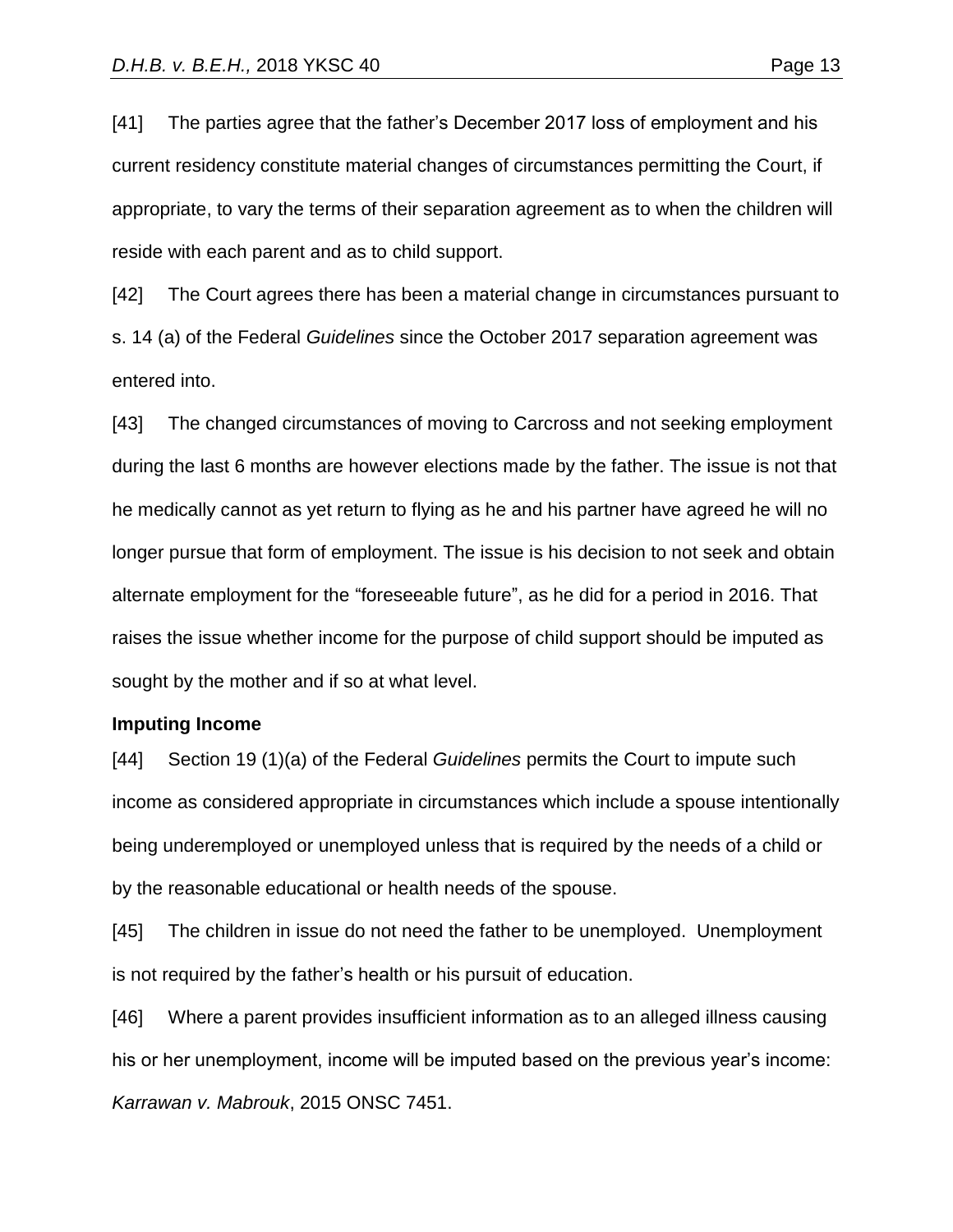[47] The father acknowledges that he is intentionally unemployed. The Court accordingly will impute income pursuant to s. 19(1)(a).

[48] The amount of income to be imputed is to be determined based upon past income, including the averaging thereof if in evidence.

[49] The evidence of the father's prior income is his acknowledgement in the October 2017 separation agreement that his annual income was \$35,325 upon which he agreed to pay monthly child support in the amount of \$518 per month.

[50] I am not satisfied that there are special circumstances which warrant the Court's exercise of its discretion pursuant to s. 36 (2) of the *Family Property and Support Act* to determine a level of child support below the *Guideline* level.

[51] The father, commencing August 1, 2018, shall pay monthly child support pursuant to the Yukon *Support Guidelines* on the 1st of each month to the mother in the amount of \$514 based upon imputed annual income to the father of \$35,000.

[52] The father, commencing August 1, 2018, shall also contribute his proportionate share of reasonable and document evidenced s. 7 expenses for the children including daycare. The parties' proportionate share thereof are:

- a. 24% in the case of the father, based upon the imputed annual income of \$35,000; and
- b. 76% in the case of the mother, based upon her 2017 annual income of \$111,000.

## **Support Arrears**

[53] I am not satisfied that the father for medical reasons is currently capable of resuming employment as a helicopter pilot. He has decided that he does not wish to continue that form of employment in any event.